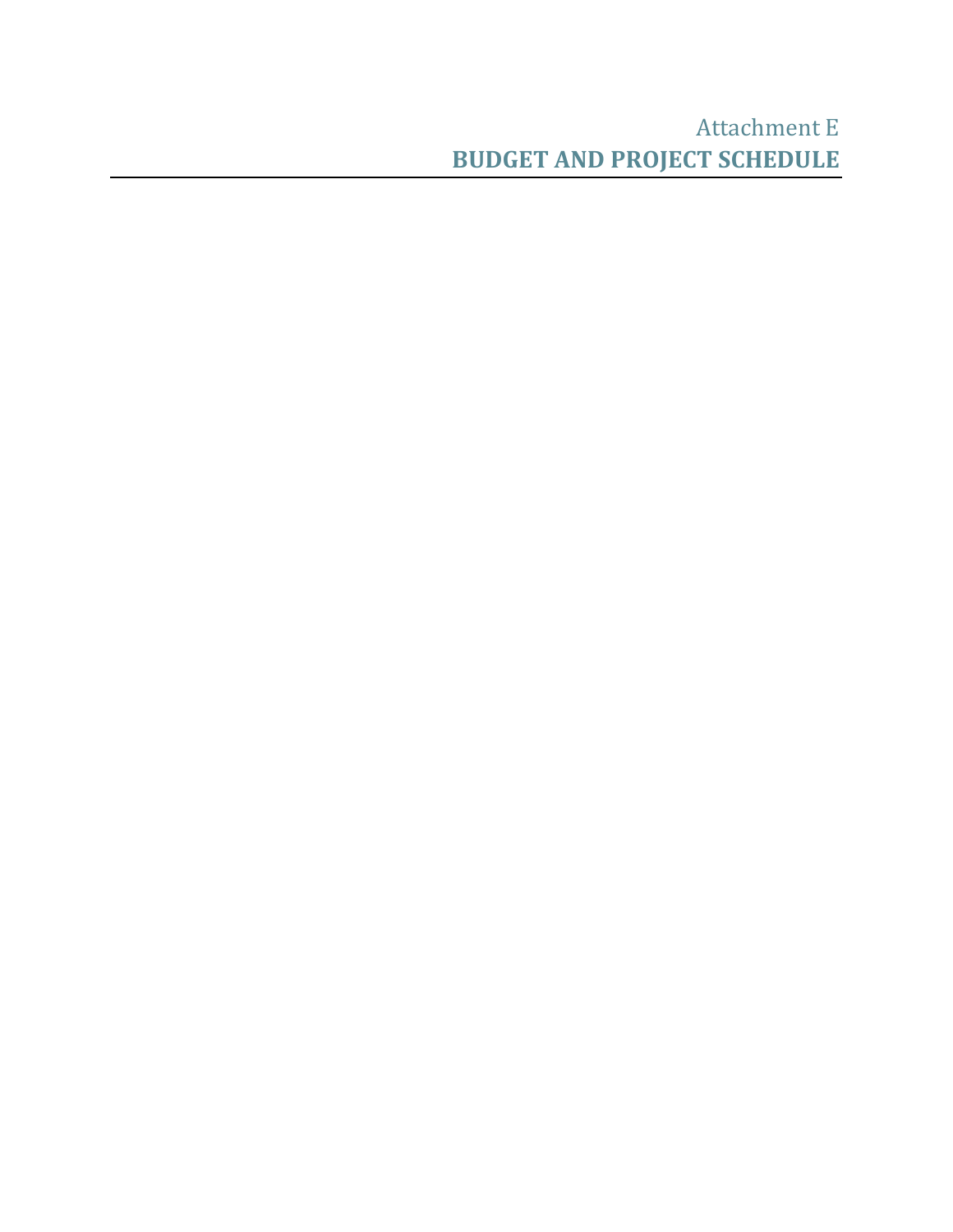OMB Approval No. 0348-0041

## **BUDGET INFORMATION - Construction Programs**

NOTE: Certain Federal assistance programs require additional computations to arrive at the Federal share of project costs eligible for participation. If such is the case, you will be notified.

| <b>COST CLASSIFICATION</b> |                                                                                                                                                                                                                   |    | a. Total Cost          |                           | b. Costs Not Allowable<br>for Participation |                | c. Total Allowable Costs<br>(Columns a-b) |  |
|----------------------------|-------------------------------------------------------------------------------------------------------------------------------------------------------------------------------------------------------------------|----|------------------------|---------------------------|---------------------------------------------|----------------|-------------------------------------------|--|
| 1.                         | Administrative and legal expenses                                                                                                                                                                                 | \$ | 100,299.00             | $\mathfrak{S}$            | .00                                         | $\mathfrak{S}$ | 100,299.00                                |  |
| 2.                         | Land, structures, rights-of-way, appraisals, etc.                                                                                                                                                                 | \$ | .00                    | $\$\$                     | .00.                                        | \$             | .00.                                      |  |
| 3.                         | Relocation expenses and payments                                                                                                                                                                                  | \$ | .00                    | \$                        | .00.                                        | \$             | .00.                                      |  |
| 4.                         | Architectural and engineering fees                                                                                                                                                                                | \$ | 518,229.00             | $\frac{1}{2}$             | .00                                         | \$             | 518,229.00                                |  |
| 5.                         | Other architectural and engineering fees                                                                                                                                                                          | \$ | .00.                   | $\frac{1}{2}$             | .00                                         | \$             | .00.                                      |  |
| 6.                         | Project inspection fees                                                                                                                                                                                           | \$ | 501,497.00             | $\frac{1}{2}$             | .00                                         | \$             | 501,497.00                                |  |
| 7.                         | Site work                                                                                                                                                                                                         | \$ | .00                    | \$                        | .00.                                        | \$             | .00                                       |  |
| 8.                         | Demolition and removal                                                                                                                                                                                            | \$ | .00                    | $\boldsymbol{\mathsf{S}}$ | .00                                         | \$             | .00                                       |  |
| 9.                         | Construction                                                                                                                                                                                                      | \$ | 10,029,931.00          | \$                        | .00                                         | \$             | 10,029,931.00                             |  |
| 10.                        | Equipment                                                                                                                                                                                                         | \$ | .00                    | \$                        | .00                                         | \$             | .00.                                      |  |
| 11.                        | Miscellaneous                                                                                                                                                                                                     | \$ | .00                    | $\sqrt{3}$                | .00                                         | \$             | .00.                                      |  |
| 12.                        | SUBTOTAL (sum of lines 1-11)                                                                                                                                                                                      | \$ | 11,149,956.00          | \$                        | 0.00                                        | $\sqrt{3}$     | 11,149,956.00                             |  |
| 13.                        | Contingencies                                                                                                                                                                                                     | \$ | 2229991.00             | \$                        | .00.                                        | \$             | 2,229,991.00                              |  |
| 14.                        | <b>SUBTOTAL</b>                                                                                                                                                                                                   | \$ | 13,379,947.00          | \$                        | 0.00                                        | \$             | 13,379,947.00                             |  |
| 15.                        | Project (program) income                                                                                                                                                                                          | \$ | .00                    | $\$\$                     | .00                                         | \$             | .00.                                      |  |
| 16.                        | TOTAL PROJECT COSTS (subtract #15 from #14)                                                                                                                                                                       | \$ | 13,379,947.00          | \$                        | .00.                                        | \$             | 13,379,947.00                             |  |
|                            |                                                                                                                                                                                                                   |    | <b>FEDERAL FUNDING</b> |                           |                                             |                |                                           |  |
|                            | 17. Federal assistance requested, calculate as follows:<br>(Consult Federal agency for Federal percentage share.)<br>Enter eligible costs from line 16c Multiply X _______%<br>Enter the resulting Federal share. |    |                        |                           |                                             |                | 0.00                                      |  |